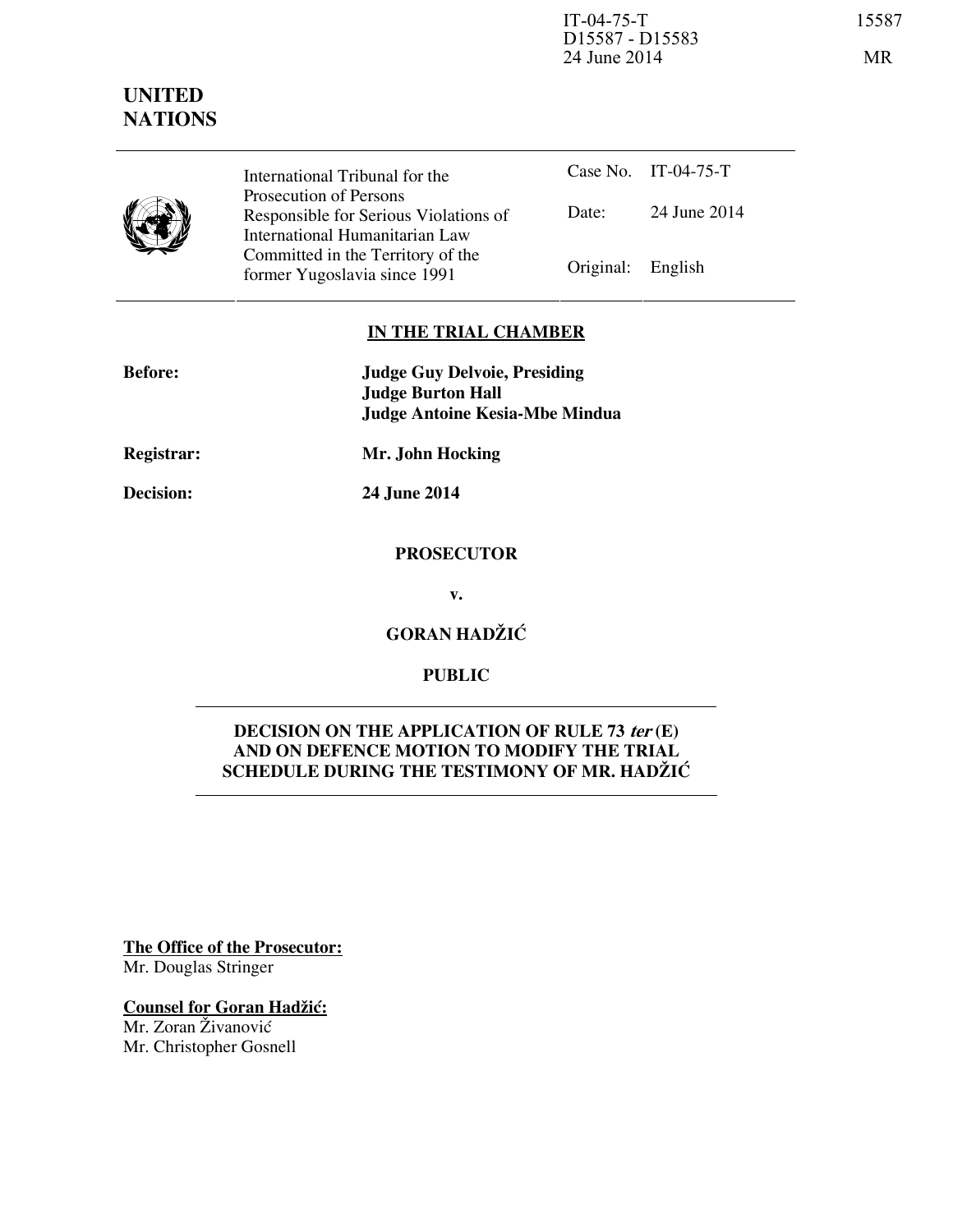1. **THIS TRIAL CHAMBER** of the International Tribunal for the Prosecution of Persons Responsible for Serious Violations of International Humanitarian Law Committed in the Territory of the former Yugoslavia since 1991 ("Tribunal") hereby issues this decision on (i) the allocation of time to the Defence for its case-in-chief, pursuant to Rule 73 *ter* (E) of the Rules of Procedure and Evidence of the Tribunal ("Rules"), and (ii) the confidential Defence "Motion to Modify the Trial Schedule During the Testimony of Mr. Hadžić", filed on 20 June 2014 ("Motion"). <sup>1</sup> On 20 June 2014, the Prosecution confidentially filed the "Prosecution Response to Confidential Motion to Modify the Trial Schedule During the Testimony of Mr. Hadžić" ("Response").

#### **A. Time allocation to Defence**

2. In its Rule 65 *ter* (G) filings and at the Pre-Defence Conference held on 17 June 2014, the Defence indicated that it would require 140 hours of hearing time for the oral presentation of its case-in-chief.<sup>2</sup> The Prosecution made no submissions on this issue.<sup>3</sup>

3. The Trial Chamber recalls that the Prosecution was allocated 185 hours of hearing time for the oral presentation of its case-in-chief. $4$ 

4. Rule 73 *ter* (E) of the Rules provides that a Trial Chamber, after having heard the Defence, shall determine the time available to the Defence for presenting its evidence. In light of the information provided by the Defence, as well as the Trial Chamber's own calculations, the Trial Chamber considers that the Defence should be allotted a total of 140 hours in which to present its case-in-chief, including the direct examination and re-examination, if any, of the witnesses it intends to call.

5. A system for monitoring the use of time shall be established, as it was for the Prosecution case, by the Registry which will be responsible for recording time used during the evidence of each witness: (a) by the Defence for its examination-in-chief; (b) by the Prosecution for crossexamination; (c) by the Defence for re-examination; (d) by the Judges of the Trial Chamber as a result of putting questions to the witnesses; and (e) for all other matters, including procedural and administrative matters. Regular reports on the use of time shall be compiled by the Registry in conjunction with the Trial Chamber, which shall be provided periodically to the parties. The Trial

 $\overline{a}$ 

 $1$  The Chamber notes the Defence submission that the Motion reaffirms and supplements the oral application made by the Defence at the Pre-Defence Conference. *See* Pre-Defence Conference, 17 June 2014, T. 9262.

<sup>2</sup> Corrigendum and Addendum to Rule 65 *ter* Filings, 23 May 2014 ("Defence Rule 65 *ter* Filings"), confidential Annex A, pp. 1-3; Pre-Defence Conference, 17 June 2014, T. 9259. 3 Pre-Defence Conference, 17 June 2014, T. 9259.

<sup>&</sup>lt;sup>4</sup> Decision on Prosecution Motion for Additional Time for Completion of its Case-in-Chief, 24 April 2013, paras 13-14. *See also* Decision on the Application of Rule 73 *bis,* 15 October 2012, paras 3, 5(a).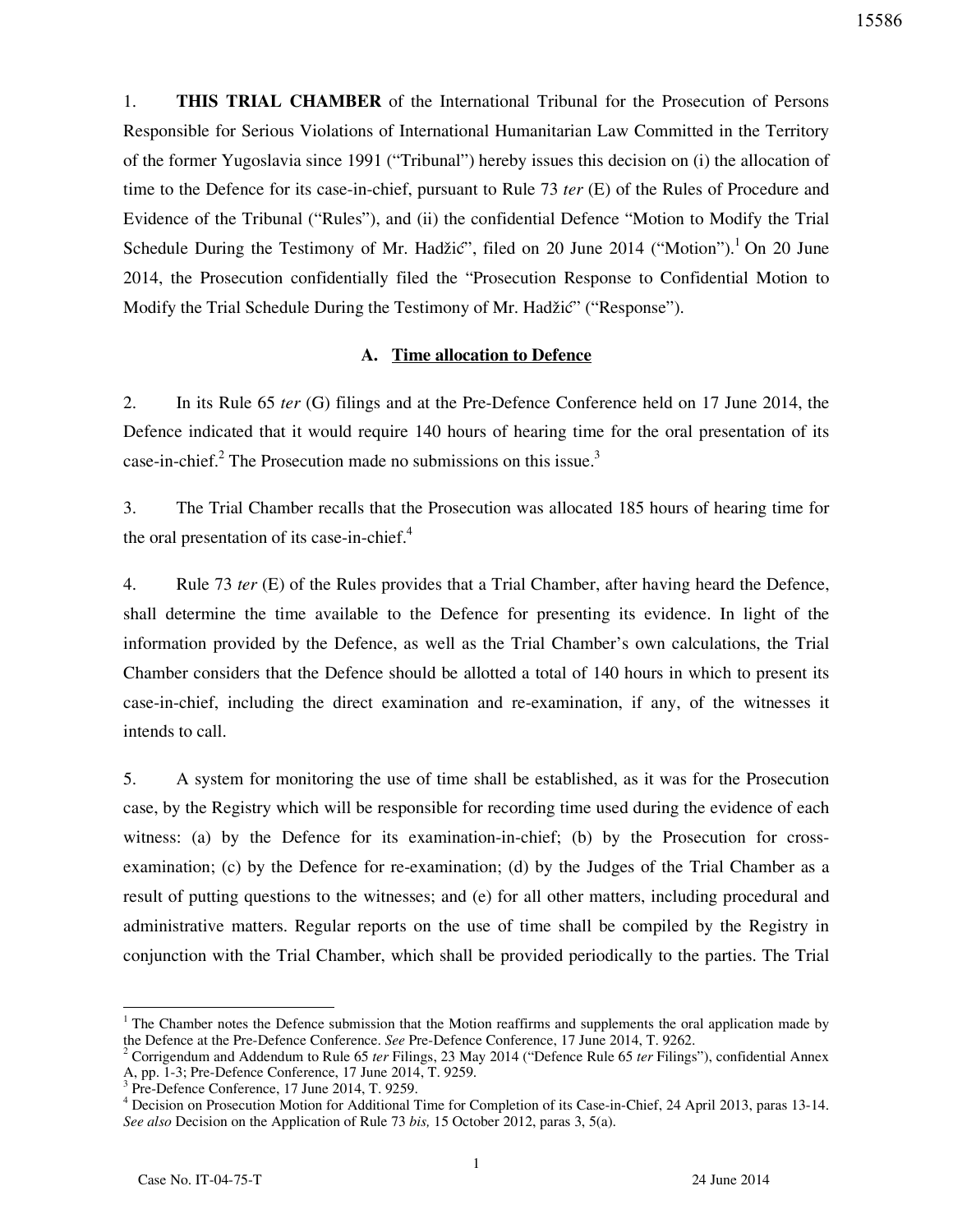Chamber shall continually monitor the use of time by the parties and may make further orders, as it considers necessary.

#### **B. Case sitting schedule**

6. On 30 May 2014, the Trial Chamber postponed the start of the Defence case from 24 June 2014 until 3 July 2014 due to scheduling issues related to Judges of the Chamber.<sup>5</sup> In order to account for this postponement, the Chamber determined that it would sit five days per week during the months of July and August 2014, save for the period of the Tribunal's summer recess.<sup>6</sup> At the Pre-Defence Conference, the Defence made an oral request for the Chamber to revert to a four day sitting week during the testimony of its first witness, the Accused, Goran Hadžić.<sup>7</sup>

7. In the Motion, the Defence reiterates its request for the Chamber to sit four days per week for the duration of Hadžić's testimony.<sup>8</sup> In addition, the Defence requests that Hadžić not be required to testify for more than 80 minutes in any single sitting.<sup>9</sup> The Defence submits that this amended sitting schedule is required so as not to impose a substantial physical burden on Hadžić that would not be in the interests of justice or truth-finding.<sup>10</sup> The Defence submits that given the extent and nature of Hadžić's expected testimony it should be given under "the most serene conditions possible". $11$ 

8. At the Pre-Defence Conference, the Prosecution observed that the testimony of an accused is not a reason in and of itself to modify the court schedule.<sup>12</sup> In the Response, the Prosecution takes no position with respect to the Defence request to sit four days per week, but submits that the Chamber should adhere to the daily sitting schedule that it has applied throughout the case thus far and reject the Defence request that single sittings be limited to 80 minute sessions.<sup>13</sup> According to the Prosecution, the Defence request implies that Hadžić enjoys a special status as a witness, entitling him to preferential treatment not afforded to Prosecution witnesses; a suggestion it opines as "baseless".<sup>14</sup>

9. At the time the Chamber issued the Amended Scheduling Order, it had not yet been notified that Goran Hadžić, who is expected to testify for 30 hours in examination-in-chief, would be the

 $\overline{a}$ 

<sup>&</sup>lt;sup>5</sup> Amended Scheduling Order for Preparation and Commencement of Defence Case, 30 May 2014 ("Amended Scheduling Order"), paras 5, 7.

<sup>6</sup> Amended Scheduling Order, para. 5.

<sup>7</sup> Pre-Defence Conference, 17 June 2014, T. 9262.

<sup>&</sup>lt;sup>8</sup> Motion, para. 1.

<sup>&</sup>lt;sup>9</sup> Motion, para. 1.

<sup>&</sup>lt;sup>10</sup> Motion, para. 1.

 $11$  Motion, paras 2-4.

 $12$  Pre-Defence Conference, 17 June 2014, T. 9262.

<sup>&</sup>lt;sup>13</sup> Response, para. 3.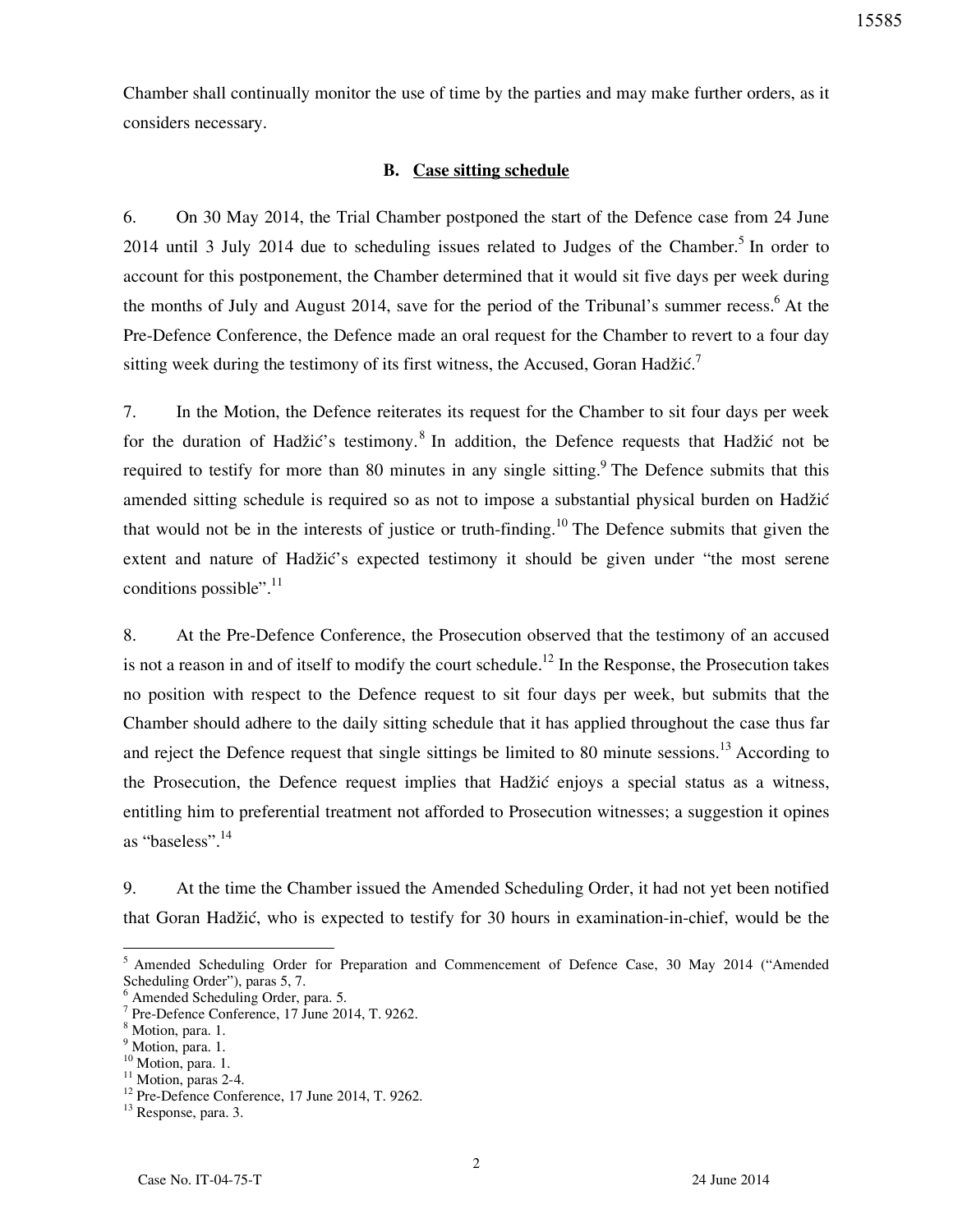first Defence witness.<sup>15</sup> Hadžić's testimony is expected to last for at least three sitting weeks, during which period the Chamber anticipates that the use of court time will be more efficient than with multiple witnesses. The Chamber will therefore sit four days per week, from Mondays through Thursdays, for the duration of Hadžić's testimony. The Chamber will however sit on Friday, 4 July 2014. The Chamber will monitor the use of court time and may alter the sitting schedule at the end of Hadžić's testimony.

10. With respect to the daily sitting schedule for the Defence case the Chamber notes that the schedule it has set, which mirrors that used for the Prosecution case, consists of one 90 minute session and two 75 minute sessions per day. <sup>16</sup> The Chamber does not consider this overly burdensome for witnesses, even those who may testify for a relatively lengthy period, including the Accused. The Defence request in this regard will be denied.

- 11. Accordingly, the Trial Chamber, pursuant to Rules 54 and 73 *ter* (E) of the Rules, hereby:
	- (a) **DECIDES** that the Defence shall lead its evidence within a total time of 140 hours;
	- (b) **DIRECTS** the Registry to establish and maintain a system for monitoring and recording time used during the evidence of each witness in this case in accordance with the provisions of paragraph 5 of this decision;
	- (c) **GRANTS** the Motion in part;

<sup>&</sup>lt;sup>14</sup> Response, para. 3.

<sup>&</sup>lt;sup>15</sup> Defence Rule 65 *ter* Filings, confidential Annex A, p. 2.

<sup>&</sup>lt;sup>16</sup> Pre Defence Conference, 17 June 2014, T. 9262.